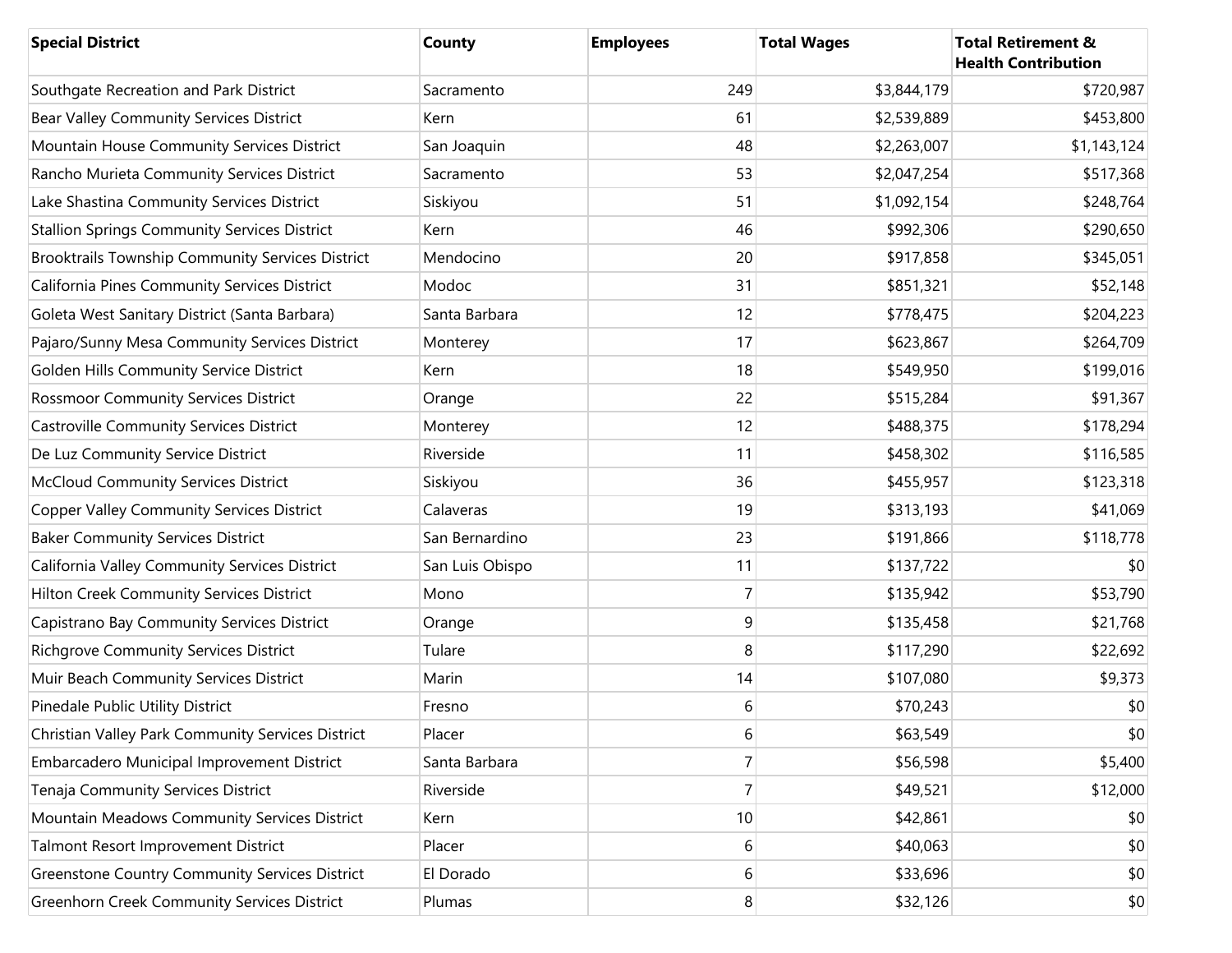| Copper Cove Rocky Road Community Services District          | Calaveras       |   | \$31,473 | \$0 |
|-------------------------------------------------------------|-----------------|---|----------|-----|
| <b>Cameron Estates Community Services District</b>          | El Dorado       | 6 | \$25,600 | \$0 |
| Ponderosa Community Services District                       | Tulare          | 8 | \$24,303 | \$0 |
| Heather Glen Community Services District                    | Placer          |   | \$14,347 | \$0 |
| <b>Tranquillity Public Utility District</b>                 | Fresno          | 4 | \$12,000 | \$0 |
| <b>Big Creek Community Services District</b>                | Fresno          |   | \$11,701 | \$0 |
| <b>Wallace Community Services District</b>                  | Calaveras       | 6 | \$2,760  | \$0 |
| <b>Graeagle Community Services District</b>                 | Plumas          | 6 | \$2,538  | \$0 |
| East Contra Costa Regional Fee and Financing Authority      | Contra Costa    | 6 | \$2,063  | \$0 |
| State Route 4 Bypass Authority                              | Contra Costa    | 5 | \$1,125  | \$0 |
| Alpine Village-Sequoia Crest Community Services<br>District | Tulare          |   | \$0      | \$0 |
| Arroyo Vista Community Service District                     | El Dorado       | 3 | \$0      | \$0 |
| Auburn Valley Community Services District                   | Placer          | 5 | \$0      | \$0 |
| Audubon Hills Community Services District                   | El Dorado       | 5 | \$0      | \$0 |
| Beyers Lane Community Services District                     | Nevada          | 4 | \$0      | \$0 |
| Bizz Johnson Highway Interchange Joint Powers<br>Authority  | Placer          | 5 | \$0      | \$0 |
| <b>Bradbury Estates Community Services District</b>         | Los Angeles     | 5 | \$0      | \$0 |
| <b>Butler-Keys Community Service District</b>               | Lake            | 5 | \$0      | \$0 |
| Capital South East Connector Authority                      | Sacramento      | 5 | \$0      | \$0 |
| <b>Circle XX Community Services District</b>                | Calaveras       | 5 | \$0      | \$0 |
| Connie Lane Community Services District                     | El Dorado       | 4 | \$0      | \$0 |
| <b>Cosumnes River Community Services District</b>           | El Dorado       | 5 | \$0      | \$0 |
| County Service Area No. 1 (Alpine)                          | Alpine          |   | \$0      | \$0 |
| Diablo Community Services District                          | Contra Costa    | 5 | \$0      | \$0 |
| East China Hill Community Services District                 | El Dorado       | 5 | \$0      | \$0 |
| Garden Valley Ranch Estates Community Services<br>District  | El Dorado       | 5 | \$0      | \$0 |
| Golden West Community Services District                     | El Dorado       | 5 | \$0      | \$0 |
| Greater Bakersfield Separation of Grade District            | Kern            | 5 | \$0      | \$0 |
| Ground Squirrel Hollow Community Services District          | San Luis Obispo | 5 | \$0      | \$0 |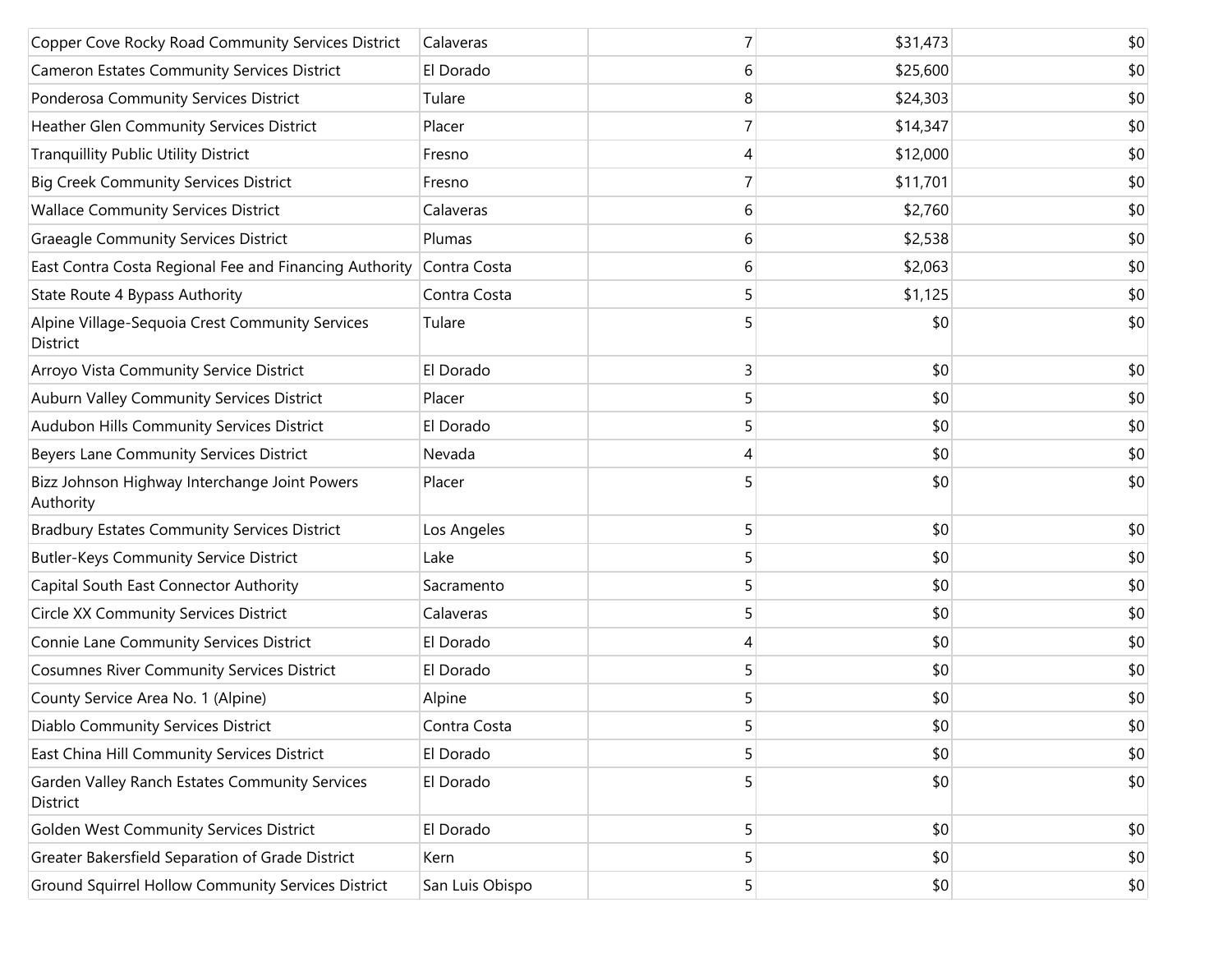| Hickok Road Community Service District                           | El Dorado       | 5 | \$0 | \$0 |
|------------------------------------------------------------------|-----------------|---|-----|-----|
| High Desert Corridor Joint Powers Authority                      | San Bernardino  | 8 | \$0 | \$0 |
| Hillwood Community Service District                              | El Dorado       | 5 | \$0 | \$0 |
| Independence Ranch Community Services District                   | San Luis Obispo | 5 | \$0 | \$0 |
| Isla Vista Community Services District                           | Santa Barbara   |   | \$0 | \$0 |
| Knolls Property Owners Community Services District               | El Dorado       | 5 | \$0 | \$0 |
| Lake Isabella Community Service District                         | Kern            | 3 | \$0 | \$0 |
| Lake of the Pines Ranchos Road Community Services<br>District    | Nevada          | 5 | \$0 | \$0 |
| Lakeview Community Services District                             | El Dorado       | 5 | \$0 | \$0 |
| Linne Community Services District                                | San Luis Obispo | 5 | \$0 | \$0 |
| Lions Gate Community Services District                           | Santa Clara     | 5 | \$0 | \$0 |
| Lynn Park Acres Community Services District                      | Calaveras       | 6 | \$0 | \$0 |
| Mammoth Lakes Community Services District                        | Mono            | 3 | \$0 | \$0 |
| Marble Mountain Homeowners Community Services<br><b>District</b> | El Dorado       | 6 | \$0 | \$0 |
| Middle River Community Service District                          | Calaveras       | 3 | \$0 | \$0 |
| Morro Hills Community Services District                          | San Diego       | 5 | \$0 | \$0 |
| Mortara Circle Community Services District                       | El Dorado       | 5 | \$0 | \$0 |
| Mystic Mine Road Community Services District                     | Nevada          | 6 | \$0 | \$0 |
| Nashville Trails Community Services District                     | El Dorado       | 5 | \$0 | \$0 |
| North County Corridor Transportation Expressway<br>Authority     | Stanislaus      | 6 | \$0 | \$0 |
| Pasadena Glen Community Services District                        | Los Angeles     | 5 | \$0 | \$0 |
| Patrick Creek Community Services District                        | Humboldt        | 5 | \$0 | \$0 |
| Pine Acres Community Services District                           | Amador          | 5 | \$0 | \$0 |
| Post Mountain Public Utility District                            | Trinity         | 4 | \$0 | \$0 |
| Ranch House Estates Community Services District                  | Amador          | 5 | \$0 | \$0 |
| Rancho Santa Fe Community Services District                      | San Diego       | 5 | \$0 | \$0 |
| Ridgewood Acres Community Services District                      | Amador          | 3 | \$0 | \$0 |
| Rincon Ranch Community Services District                         | San Diego       | 5 | \$0 | \$0 |
| Rising Hill Community Services District                          | El Dorado       | 5 | \$0 | \$0 |